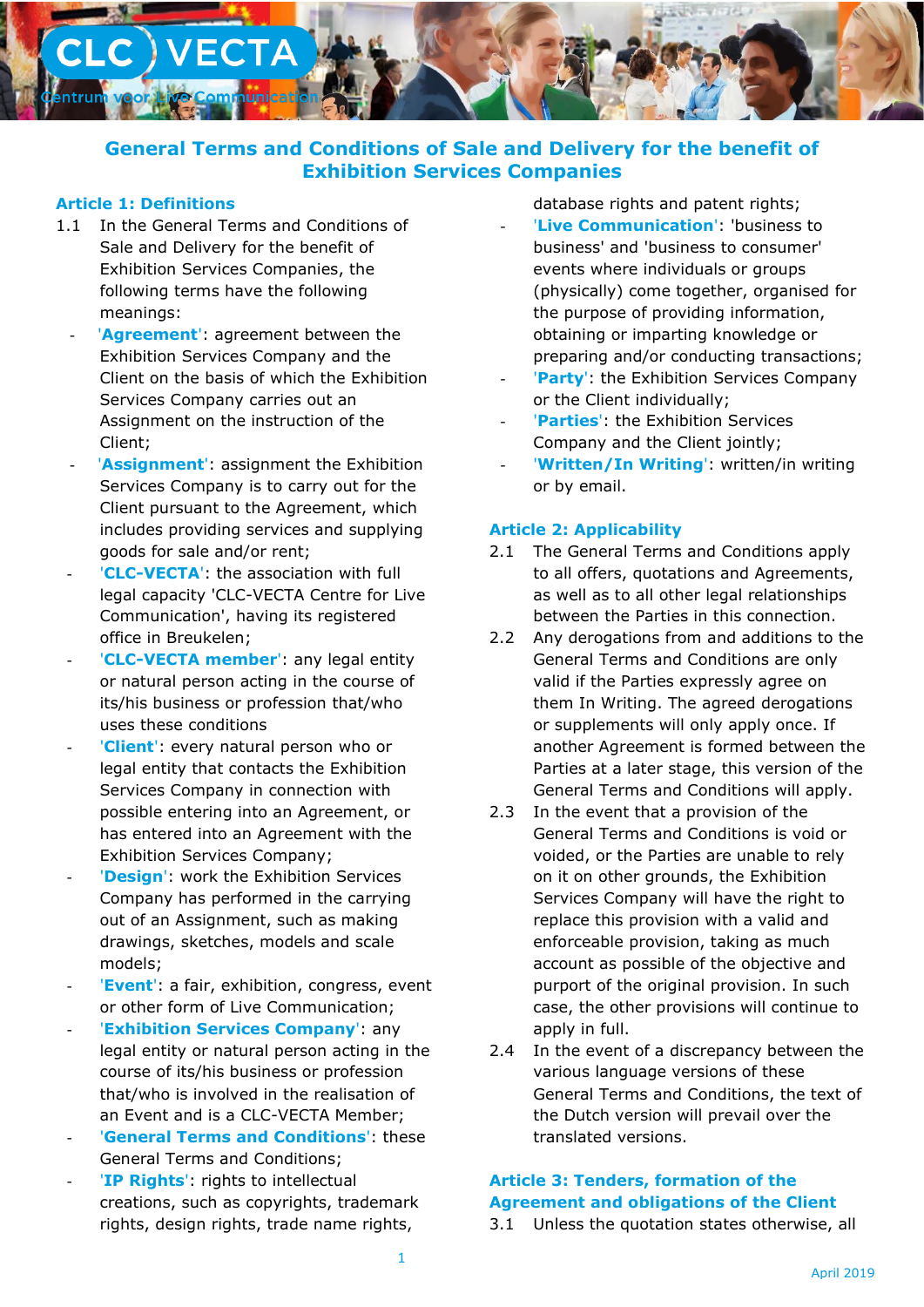quotations are valid for 30 (thirty) days.

**unicat** 

3.2 Quotations are submitted In Writing.

**.C** ) VECTA

- 3.3 The Agreement is only formed if the quotation is accepted, In Writing, within the term referred to in Article 3.1 and this acceptance has reached the Exhibition Services Company within the term referred to in Article 3.1.
- 3.4 If the acceptance contains reservations in respect of and/or changes to the original quotation submitted by the Exhibition Services Company, the Agreement will – in derogation from the provisions of paragraph 3 of this article – only be formed when the Exhibition Services Company has informed the Client, In Writing, that it agrees to these reservations and/or derogations.
- 3.5 A description of the Assignment is part of the quotation. If the description contains options for the manner in which the Assignment will be carried out, the Client must inform the Exhibition Services Company of the choice(s) made, before or upon acceptance of the quotation. If the Client makes its choice(s) known after acceptance of the quotation, this will not bind the Exhibition Services Company unless it agrees to that itself. The Exhibition Services Company is not liable for any loss the Client suffers in the event that the Exhibition Services Company does not agree to choice(s) made by the Client after acceptance.
- 3.6 Any arrangements or changes that are made at a later stage, as well as (oral) commitments made by and/or arrangements made with subordinates and/or employees of the Exhibition Services Company only bind the Exhibition Services Company after and insofar as the Exhibition Services Company has confirmed these In Writing.
- 3.7 The Client will see to it that the Exhibition Services Company is provided with any useful and essential information, documents and data that the Exhibition Services Company requires in the carrying out of the Assignment in due time. The Client is liable for any loss suffered by the Exhibition Services Company and any

additional costs the Exhibition Services Company incurs and/or has incurred as a result of not having the abovementioned information available in due time.

- 3.8 Unless the Parties agree otherwise In Writing, the Exhibition Services Company is not obliged to verify the correctness of the Assignment and/or notices, drawings, calculations, estimates etc. of the Client and – insofar as this is applicable – the functional suitability of the materials prescribed by or on behalf of the Client. The Client guarantees that the information it has provided to the Exhibition Services Company is correct and complete. The Client will always mark drawings, calculations and estimates with the date on which the Client issued them.
- 3.9 The Exhibition Services Company will under no circumstances be liable for shortcomings in the services that are due to incorrect or incomplete information received from the Client. The Client is liable for any loss arising from the fact that the information the Client has provided the Exhibition Services Company is incorrect or incomplete. The Client indemnifies the Exhibition Services Company against any third-party claims with regard to the use of drawings, calculations, estimates and other data provided by or on behalf of the Client.
- 3.10 The Exhibition Services Company will confirm the agreed additional work in Writing before performing it. Any objections against the contents of the Written confirmation must be submitted to the Exhibition Services Company In Writing. If the term between the Exhibition Services Company's confirmation of the additional work and the performance thereof exceeds 8 (eight) days, the Client must submit any objections against the additional work to the Exhibition Services Company no later than before the additional work is performed, In Writing. If the Client does not object within the relevant term, the Client will be deemed to have accepted (the correctness of the) Written confirmation of the additional work.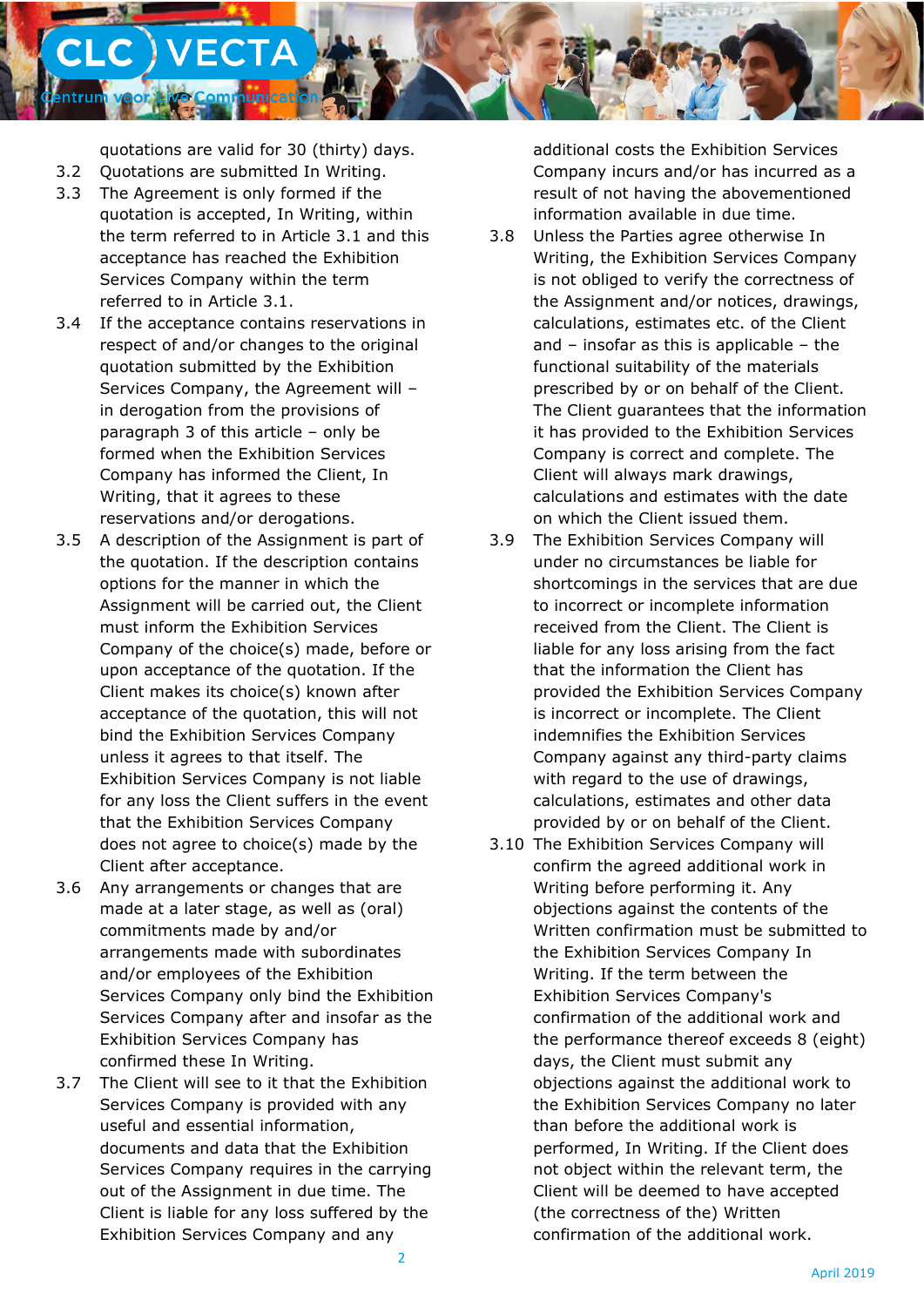

3.11 Unless the Parties have agreed otherwise In Writing, additional work will be performed at the prices that apply upon entry into the Agreement, with due observance of Article 5 of the General Terms and Conditions.

### **Article 4: Cancellation or amendment**

- 4.1 In the event that the Client cancels the Agreement, in full or in part, the Exhibition Services Company will be authorised to charge any costs it has already incurred within the framework of the carrying out of the Assignment to the Client, with a minimum of 30% of the total amount quoted.
- 4.2 In the event that an Agreement is amended in mutual consultation at the Client's request, the Exhibition Services Company will be authorised to charge the additional expenses incurred as a result of this change to the Client. In the event of changes, the originally agreed delivery time will no longer apply.
- 4.3 The Exhibition Services Company can only cancel a quotation or Agreement if it communicates the intended cancellation to the Client, In Writing, no later than within 30 (thirty) calendar days of the quotation being submitted, or within 8 (eight) days of the Agreement being formed.
- 4.4 In the event of partial cancellation, the rest of the quotation or Agreement will remain intact.

### **Article 5: Prices**

- 5.1 The prices for the Assignment are the prices indicated in the quotation, unless, after the formation of the Agreement but before the Assignment is carried out, there are circumstances that lead to a change in the prices.
- 5.2 Unless otherwise stated In Writing, the prices of the Exhibition Services Company are:
	- based on the level of the purchase prices, freight charges, insurance premiums and other costs that apply at the time the quotation is submitted;
	- based on delivery from the business

address, warehouse or other storage space of the Exhibition Services Company;

- based on the wages, salaries and social insurance costs that apply at the time the quotation is submitted;
- based on the prices of raw materials and auxiliary materials that apply at the time the quotation is submitted;
- based on the prices third parties charge the Exhibition Services Company at the time the quotation is submitted;
- any costs third parties incur after commencement of the Assignment and charge to the Exhibition Services Company within the framework of the Assignment, which will be at the Client's expense;
- exclusive of VAT and any import and export duties, other taxes, levies and duties that apply in the Netherlands and abroad at the time;
- stated in euros. Any exchange rate fluctuations are not charged on.
- 5.3 In the event of a change in circumstances or increase in one or more costdetermining factor after submission of the quotation, the Exhibition Services Company is authorised to charge this change on to the Client. The Exhibition Services Company is only authorised to do so insofar as the Exhibition Services Company could not reasonably have been aware of the increase at the time of submission of the quotation. The Exhibition Services Company will announce a change in the agreed price In Writing, with a statement of the additional expenses.
- 5.4 In the event that the Exhibition Services Company increases the agreed prices as referred to in paragraph 3 of this article, the Client is authorised to terminate the Agreement, in full or in part, within 8 (eight) days of the Exhibition Services Company announcing this In Writing, by registered letter, and therefore without judicial intervention. In such case, the Exhibition Services Company will not be entitled to compensation. If the Exhibition Services Company has already complied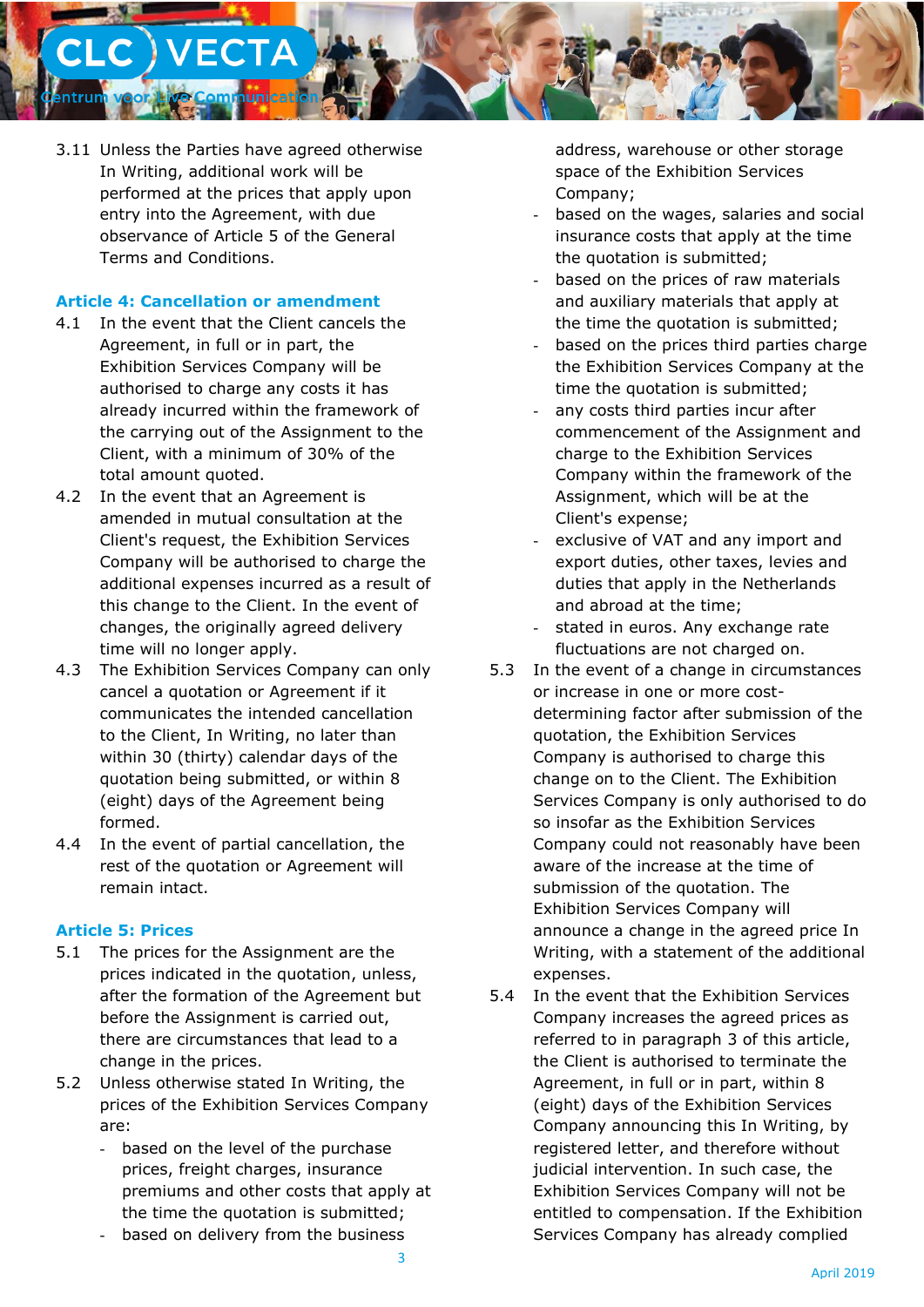

with some of its obligations under the Agreement, it is authorised to invoice the part that has already been delivered or can be delivered to the Client separately, and the Client is obliged to pay such invoice.

5.5 In the case of combined quotations, there is no obligation to deliver part of the total performance for the amount stated in the quotation for the relevant part or a proportionate amount of the full price quoted.

### **Article 6: Costs and fees**

6.1 If no Agreement is formed, but the Client wishes to make full or partial use of the Design, whether in-house or through third parties, it is only allowed to do so if the Exhibition Services Company has given its Written permission for that and the Client has paid the compensation to be determined by the Exhibition Services Company.

### **Article 7: Delivery**

- 7.1 The provision or delivery of the agreed services and goods starts at the time stated in the quotation or the Written confirmation as referred to in Article 3.4 of these General Terms and Conditions.
- 7.2 The delivery times indicated by the Exhibition Services Company are not final deadlines. The delivery times indicated by the Exhibition Services Company are based on the working conditions that apply at the time of submission of the quotation, or at the time of the confirmation as referred to in Article 3.4 of these General Terms and Conditions. If, for reasons beyond the Exhibition Services Company's control, there is a delay, the delivery times will be extended insofar as this is required. The delivery times will also be extended if the delay that arose on the Exhibition Services Company's side is due to the Client's failure to comply with any obligation under the Agreement or render the cooperation that may be expected of the Client.
- 7.3 If delivery cannot take place in the agreed manner due to causes that can be

attributed to the Client, the Exhibition Services Company will be authorised to charge the associated costs to the Client.

# **Article 8: Inspection and completion of the Assignment**

- 8.1 The Client is obliged to inspect whether the Assignment has been carried out in accordance with the description of the Assignment. The Exhibition Services Company will inform the Client orally and In Writing when it expects the Assignment to be completed and when the inspection will take place.
- 8.2 During the inspection, any complaints must be communicated to the Exhibition Services Company without delay. If the complaint is considered justified, the Exhibition Services Company will remedy it within a reasonable term. After that, there will be another inspection in accordance with the conditions of Article 8.1.
- 8.3 The Assignment will be considered to have been completed and the Client will be deemed to have accepted it if the Client fails to attend the announced inspection or does not communicate complaints during the inspection.

### **Article 9: Ownership**

- 9.1 Unless otherwise agreed In Writing, the goods delivered and/or made available within the framework of the carrying out of the Assignment will continue to be the property of the Exhibition Services Company after completion of the Assignment.
- 9.2 Unless otherwise agreed In Writing, the Client is obliged to return the goods referred to in paragraph 1 of this article to the Exhibition Services Company at its own expense, no later than within 12 (twelve) hours of the end of the Event. The goods must be in the condition these were in at the time of the Exhibition Services Company's delivery thereof.
- 9.3 In the event that the Parties have agreed that the ownership of the goods supplied within the framework of the Assignment will be transferred to the Client, the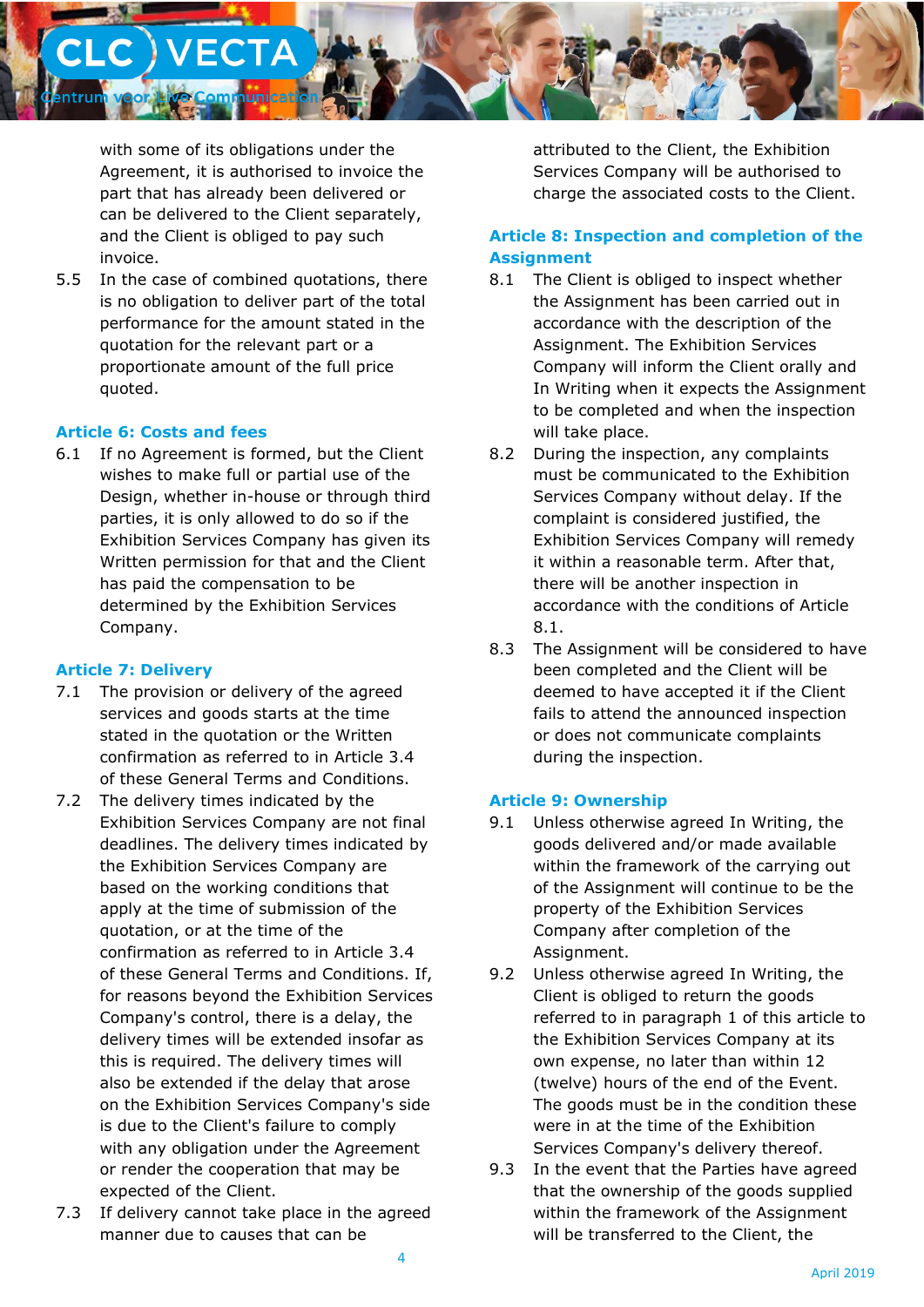**C** ) VECTA unicat

> transfer of the ownership will take place when the Client has met its (payment) obligations under the Agreement and has satisfied any claims that arise from a failure to comply with this Agreement, including any loss, interest and costs that arise from that, in full.

- 9.4 For the duration of the period as referred to in paragraph 3 of this article, the Client is forbidden from disposing of, pledging or otherwise encumbering, renting out or lending out the goods supplied, or surrendering the control thereof in some other way, except within the framework of its normal business activities. The Client is obliged to store the goods supplied with due care, ensuring that these are recognisable as the property of the Exhibition Services Company. In addition, the Client is obliged to adequately insure the goods supplied for the duration of this period.
- 9.5 If the Client fails to comply with its obligations as referred to in paragraph 3 of this article, the Exhibition Services Company is authorised to immediately retrieve the goods supplied (or have these retrieved) from the location at which these are located. The Client will cooperate in this and irrevocably authorises the Exhibition Services Company to enter any locations at which the property of the Exhibition Services Company is kept. Any costs associated with the retrieval of those goods will be at the Client's expense. The Exhibition Services Company is also authorised to recover any damage to goods from the Client or charge any depreciation of the goods to the Client.
- 9.6 If third parties exercise rights in respect of goods the Exhibition Services Company has supplied subject to a retention of title, or the Client knows that third parties intend to exercise rights in respect of such goods, the Client will inform the Exhibition Services Company thereof without delay, In Writing. The Client is also obliged to inform the attaching party or third party, In Writing, of the fact that the relevant products are the property of the Exhibition

Services Company, and to provide the Exhibition Services Company with a copy of the relevant notice.

## **Article 10: Invoicing and payment**

- 10.1 Unless otherwise agreed In Writing, invoices must be paid within 30 (thirty) days of the invoice date.
- 10.2 The Exhibition Services Company is authorised to require the Client to pay the agreed price in advance, in full or in part. This advance payment must be made within the payment term stated in the invoice. As long as the requested advance payment has not been made, the Exhibition Services Company will not be obliged to perform (or continue with the performance of) the Agreement.
- 10.3 Payments must be made without discounts or set-off, unless the Exhibition Services Company expressly acknowledges a counter-claim or such counter-claim has been irrevocably established at law.
- 10.4 If the payment obligation as referred to in paragraphs 1 and 2 of this article is not complied with, the Client will be in default by operation of law. In such case, the Exhibition Services Company is authorised to suspend compliance with its obligations under the Agreement or terminate the Agreement in full or in part. In addition, the Exhibition Services Company will be authorised to – without any further notification or notice of default being required – charge an interest of 1.5% per month of the payable amount for the period in which the Client is in default, unless the statutory (commercial) interest is higher, in which case that interest applies. In this context, part of a month will be considered a whole month.
- 10.5 The claim from the Exhibition Services Company for payment by the Client becomes immediately due and payable as soon as:
	- a. the payment term is exceeded;
	- b. the Client has been declared bankrupt or put into liquidation or a petition to that end is submitted, or a moratorium is applied for;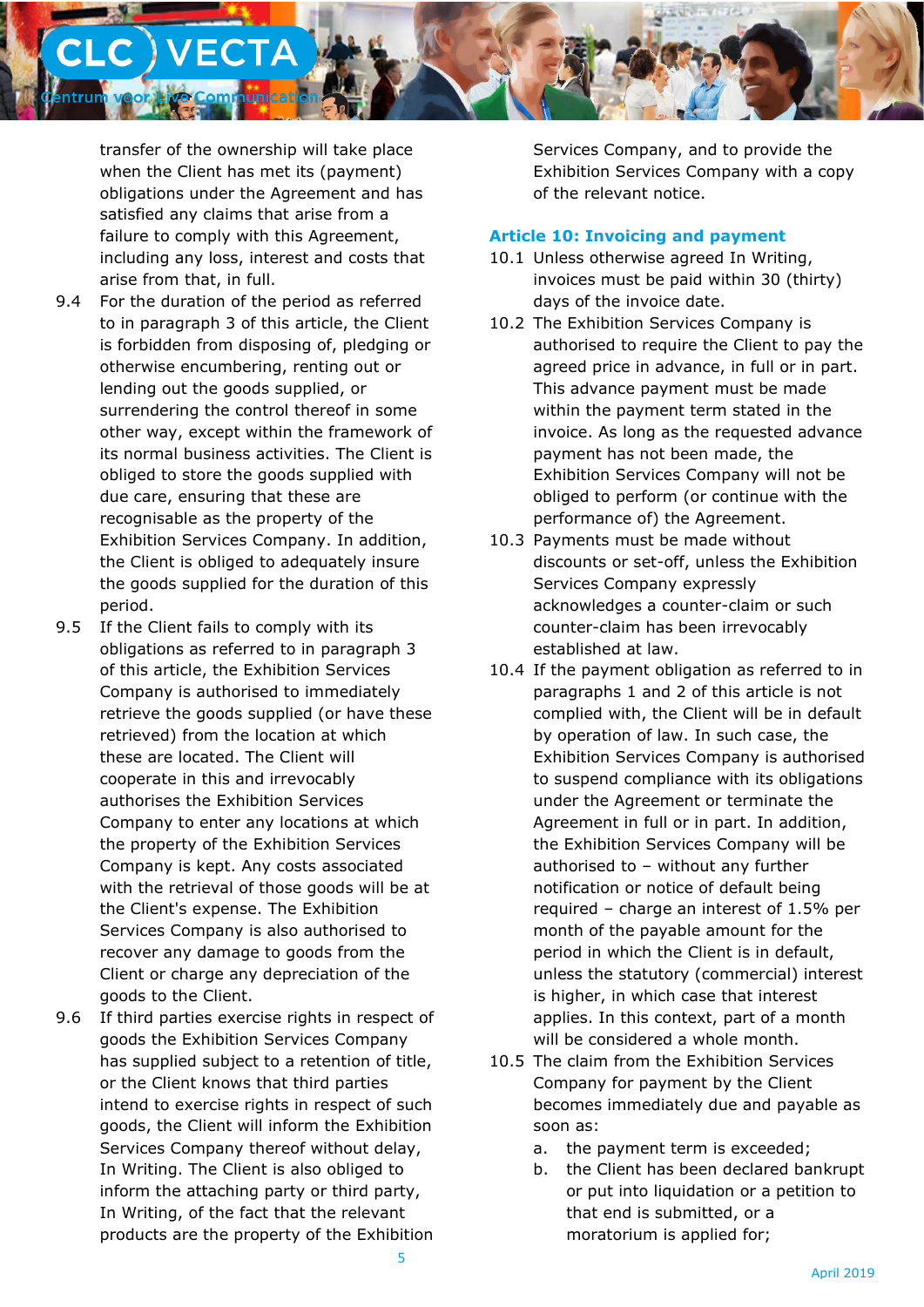

- c. the Client, being a company, is dissolved or liquidated;
- d. the Client, being a natural person, applies for a granting of statutory debt adjustment, is placed under guardianship or passes away.
- 10.6 All legal and extrajudicial expenses the Exhibition Services Company incurs as a result of the Client's failure to comply with its (payment) obligations will be at the Client's expense.

### **Article 11: Risk**

- 11.1 Following completion of the Assignment, that which has been delivered will be completely at the Client's expense and risk. The risk will revert back to the Exhibition Services Company upon delivery by the Client to the Exhibition Services Company in accordance with the provisions of Article 9.2 of these General Terms and Conditions.
- 11.2 The Client is obliged to report any disappearance, theft or loss of or damage to the goods of the Exhibition Services Company that were supplied within the framework of the Agreement to the Exhibition Services Company without delay, and is obliged to compensate any damage to those items in full, regardless of its cause.
- 11.3 Unless expressly otherwise agreed In Writing, the transport for the benefit of delivery to the Exhibition Services Company as referred to in Article 9.2 of these General Terms and Conditions will be at the Client's expense and risk. In such case, the Exhibition Services Company's liability for any damage is limited to a maximum of  $£100.00$  per m<sup>3</sup>.
- 11.4 The Client must make goods of the Client that are intended to be used in the carrying out of the Assignment available to the Exhibition Services Company at the Exhibition Services Company's address or the location at which the Exhibition Services Company is to carry out the Assignment in due time. The Client is liable for any loss the Exhibition Services Company suffers as a result of a failure to make the relevant goods available or

making these available in time, regardless of the cause thereof.

- 11.5 The Exhibition Services Company will only transport goods of the Client or – in the event of rental – a third party that are intended to be used in the carrying out of the Assignment, as well as any goods of the Client or a third party that are intended to be displayed in, on or with the delivery, to the location of the Event if this has been agreed upon In Writing. Unless otherwise agreed In Writing, the costs of this transport will be at the Client's expense.
- 11.6 The transport of the goods referred to in Article 11.5 of these General Terms and Conditions, which includes loading and unloading these, will be completely at the Client's expense and risk.
- 11.7 In the event that the Exhibition Services Company transports goods of the Client at the same time as goods of the Exhibition Services Company, the Client is liable for any damage to the Exhibition Services Company's goods or means of transport, or any loss suffered by those in the Exhibition Services Company's employment as a result of any defect in the goods of the Client.
- 11.8 The stay of the goods referred to in paragraph 4 and 5 of this article in the room in which the Event takes place is completely at the Client's expense and risk.
- 11.9 The costs of packing and unpacking, assembly and disassembly of the goods referred to in paragraph 4 of this article are at the Client's expense.
- 11.10 If storage with the Exhibition Services Company of the goods of which the Client has acquired the ownership in accordance with Article 9.3 of these General Terms and Conditions is part of the Agreement, the storage of the goods will be completely at the Client's expense and risk. The Exhibition Services Company is not liable for loss suffered by the Client as a result of disappearance or theft of or damage to those goods. The Client indemnifies the Exhibition Services Company against any third-party claims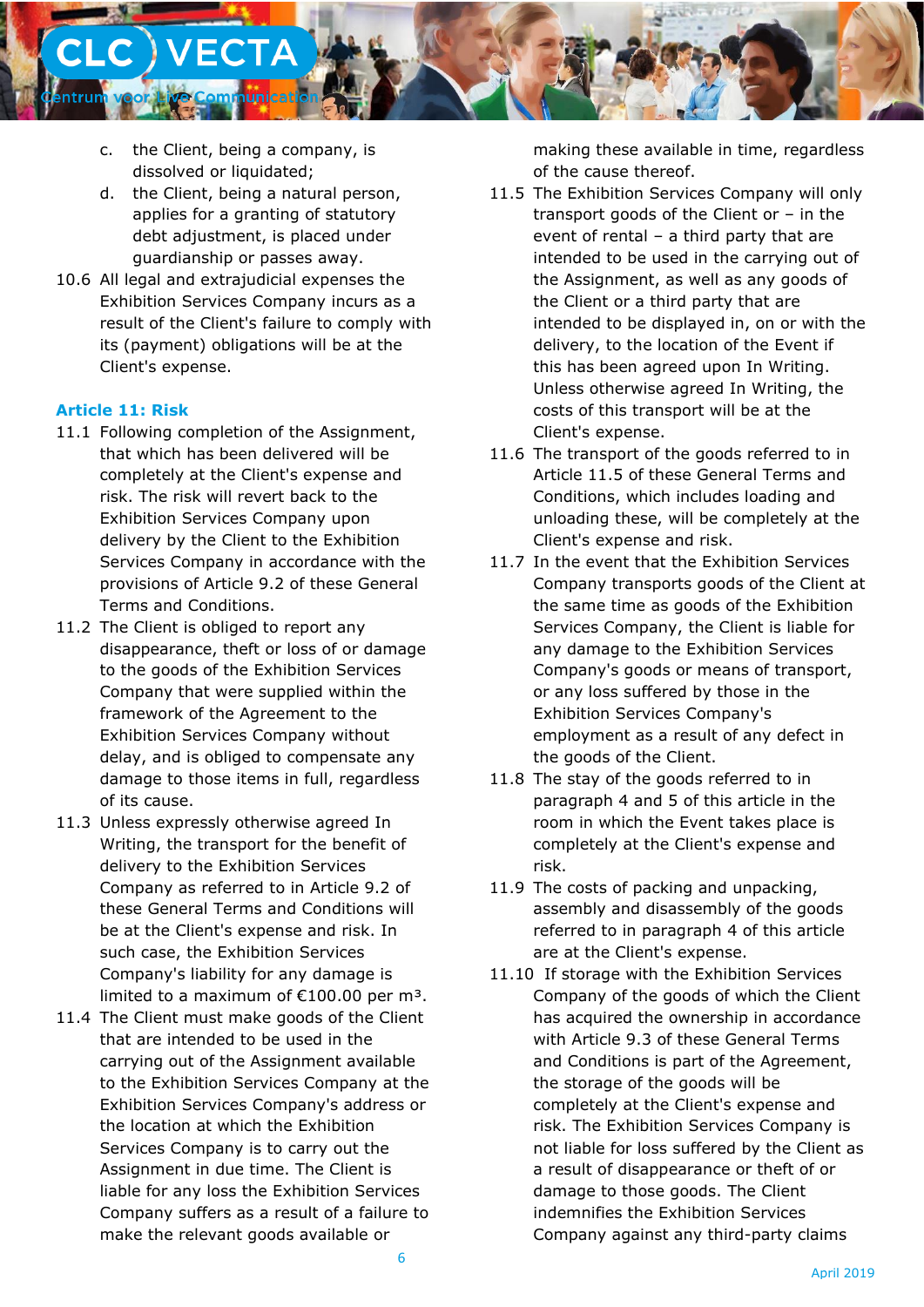

with regard to any loss caused by the goods of which the Client has acquired the ownership and are stored with the Exhibition Services Company

### **Article 12: Liability**

- 12.1 The Exhibition Services Company is only liable for direct loss of the Client that arises during or on the occasion of the performance of the Agreement. The Exhibition Services Company's maximum total liability is limited to compensation of the amount stipulated for the Agreement (excl. VAT).
- 12.2 The Exhibition Services Company will under no circumstances be liable for indirect loss suffered by the Client. 'Indirect loss' must be understood to include – among others, though not exclusively – consequential loss, lost profits, decreased goodwill, loss suffered and costs incurred, as well as lost assignments and lost savings, and loss due to interruptions in production and operations and business stagnation.
- 12.3 The Exhibition Services Company is not liable for loss caused by its subordinates and/or third parties it has engaged in the performance of the Agreement for whom it is liable under the law.
- 12.4 The limitations of liability as contained in this article do not apply if and insofar as the Exhibition Services Company's liability for the relevant loss is insured and a payment is made under the relevant insurance. In the event that an excess applies, the excess will be deducted from the amount for which the Exhibition Services Company is liable. However, the Exhibition Services Company is not obliged to exercise rights under that insurance if it is held liable by the Client.
- 12.5 The Client's claim for compensation is only payable after the Client has complied with all its payment obligations towards the Exhibition Services Company.
- 12.6 The Client indemnifies the Exhibition Services Company against all third-party claims with regard to the goods supplied by the Exhibition Services Company, regardless of the cause of the loss or the

time at which it is suffered.

12.7 The preceding provisions are without prejudice to liability under mandatory law.

### **Article 13: IP Rights**

- 13.1 Unless otherwise agreed In Writing, the Exhibition Services Company will retain all IP Rights, regardless of whether the Client has been charged for the creation thereof. These data and goods may not be multiplied, copied, used or shown to third parties without the Exhibition Services Company's express prior Written permission.
- 13.2 The Client will under no circumstances contest or challenge the Exhibition Services Company's IP Rights, nor make attempts to register one or more of these rights, or otherwise obtain protection of these rights for its own benefit.
- 13.3 The Client will inform the Exhibition Services Company without delay if it becomes aware of a third party infringing or possibly infringing the Exhibition Services Company's intellectual property rights.

### **Article 14: Force majeure**

14.1 Force majeure on the side of the Exhibition Services Company must be understood to mean the Exhibition Services Company being prevented from complying with its obligations under the Agreement as a result of circumstances that arise through no fault or outside of the control of the Exhibition Services Company, even if these could already be foreseen at the time of formation of the Agreement. Force majeure must in any case be understood to include – among other things – war/danger of war, terrorism or terrorist threats, civil war, uprisings, revolution, acts of war, fire, water damage, floods, government measures, import and export barriers, defects in machinery, strikes, factory occupations, lockouts, limited transport options as a result of weather conditions and traffic disruptions, the Exhibition Services Company's suppliers and/or subcontractors not complying with their